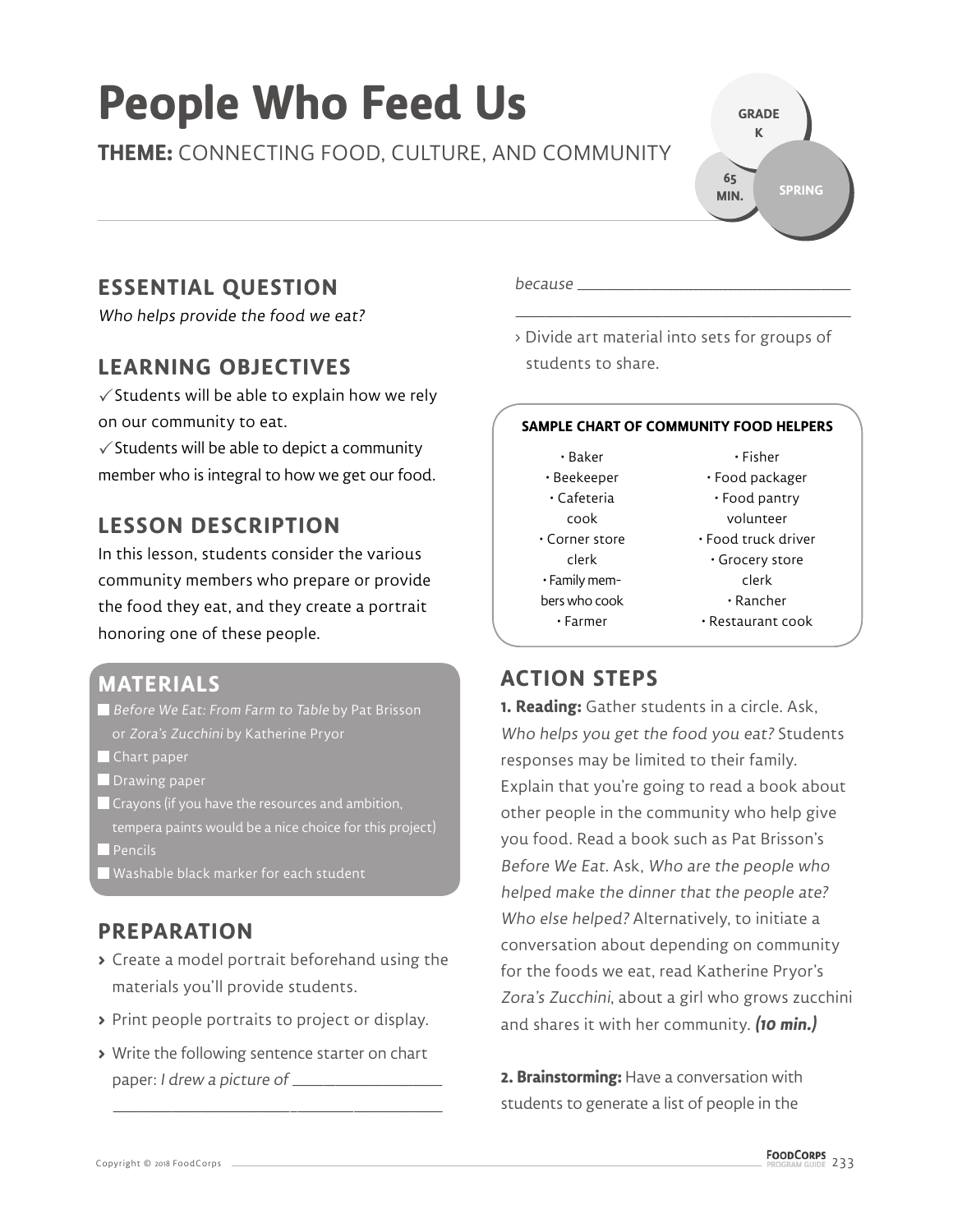community who help provide the food they eat. You might ask students, Who prepares the food we eat at school? Who helps with the food we get at a store? Who makes the food we eat at a restaurant? Adapt the questions and conversations to what is relevant to your community. Use chart paper to make a list of the people you come up with together. As you make the list, comment on how nice it is that so many people in our community help make the food we eat. **(10 min.)**

**3. Model:** Tell students they are going to draw a portrait of a person in their community who helps prepare their food. Explain that a portrait is a picture of someone that usually just shows a person's head and shoulders. Show students your portrait. Talk through the process of how they will create their own. Explain that the first step is to draw a picture of someone in pencil. Point out how you use all the space on your page for the person; encourage students to do the same. Explain that the next step is to trace their person with black marker. The last step is to color their picture with crayons or tempera paints. **(5 min.)**

**4. Creating Portraits:** Pass out pencils and paper to students, and have them draw a portrait of their person. Remind them to take their time and to raise their hand when they're ready for a black marker. Then have them trace. Tell them they will complete the third step of coloring their portraits at the end of the lesson, if there is time. **(15 min.)**

**5. Sharing:** Have students bring their work back to the cirlce and share with their neighbor. Give students a sentence starter to structure their talk such as, drew a picture of \_\_\_\_\_\_\_\_\_\_\_

\_\_\_\_\_ \_\_\_\_\_ \_\_\_\_\_ \_\_\_\_\_ \_\_\_\_\_ \_\_\_\_\_\_ \_\_\_\_\_\_ \_\_\_\_\_ \_\_\_\_\_ \_ \_\_\_\_\_\_\_\_\_

\_\_\_\_\_ \_\_\_\_\_ \_\_\_\_\_ \_\_\_\_\_ \_\_\_\_\_ \_\_\_\_\_ \_\_\_\_\_ \_\_\_\_\_ \_\_\_\_\_ \_\_\_\_\_

 $because \_\_$ 

As they discuss, add comments that build appreciation and value for all the people in our community who prepare our food. Also discuss how nice it is when community members care for each other. **(5 min.)**

**6. Follow-Up:** If you have time, pass out crayons or tempera paints and have students complete their portraits with color. Otherwise, you might ask if the classroom teacher would like to continue this activity the following day. **(15 min.)**

### **REFLECTION**

Have students discuss the following questions in small groups, then share with the class: **(5 min.)**

- What does it mean to be part of a community?
- How do people in a community help each other?
- How does it make you feel to think of all the people who help provide food?

## **ADAPTATIONS**

**Classroom Extension:** Invite community members to class to share about their role in growing or preparing food for the community.

**Community Food Helpers Video:** Throughout your year, make short videos of community members who have participated in FoodCorps events, such as family members, farmers, etc. Ask each person, What role do you play in growing and preparing food for the community? Then share this video with students at the beginning of this lesson to encourage them to consider the real, local food helpers in their community.